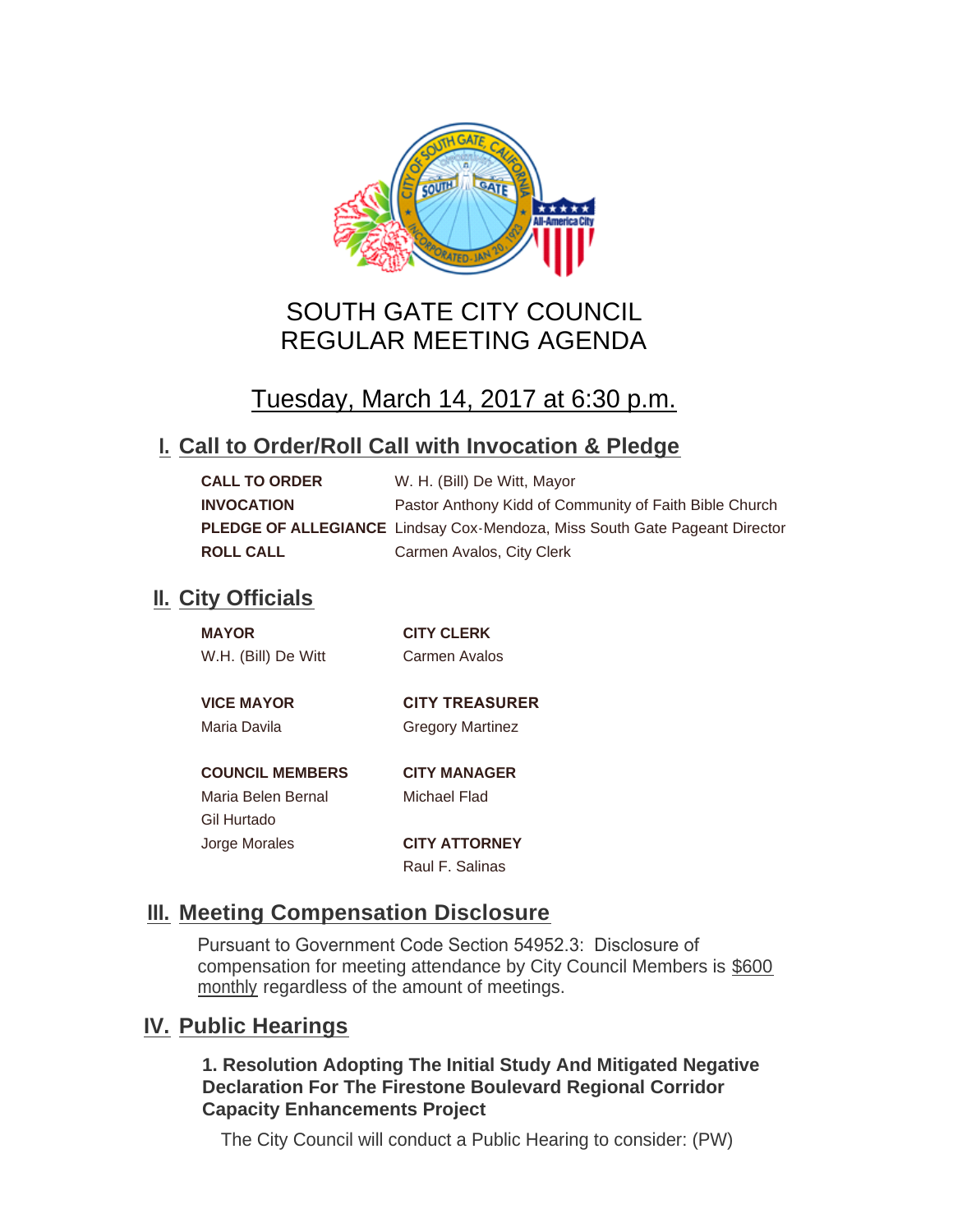a. Receiving and filing a presentation of the Initial Study/Mitigated Negative Declaration for the Firestone Boulevard Regional Corridor Capacity Enhancements Project, City Project No. 476-TRF; and

b. Adopting a **Resolution \_\_\_\_\_\_\_** adopting the Initial Study and Mitigated Negative Declaration for the Firestone Boulevard Regional Corridor Capacity Enhancements Project, City Project No. 476-TRF; Metro Call for Project ID No. F3124.

Documents:

#### [ITEM 1 REPORT.PDF](http://cityofsouthgate.org/AgendaCenter/ViewFile/Item/3843?fileID=9465)

#### **2. Project Selections And Allocations For Community Development Block Grant Funds Recommended By The Citizens Advisory Committee**

The City Council will conduct a Public Hearing to consider: (CD)

a. The recommended Citizen's Advisory Committee's list of proposed projects and allocations for Community Development Block Grant funds for fiscal year 2017/18; and

b. Determining the amounts to be appropriated per project from the \$1,994,262 Community Development Block Grant funding for fiscal year 2017/18.

Documents:

#### [ITEM 2 REPORT.PDF](http://cityofsouthgate.org/AgendaCenter/ViewFile/Item/3850?fileID=9472)

#### **Comments from the Audience V.**

During this time, members of the public and staff may address the City Council regarding any items within the subject matter jurisdiction of the City Council. Comments from the audience will be limited to five (5) minutes per speaker; unless authorized by the Mayor, the time limit may not be extended by utilizing another member's time. There will be no debate or action on items not listed on the agenda unless authorized by law.

Note: The City Council desires to provide all members of the public with the opportunity to address the Council. Nevertheless, obscene language, comments intended to disrupt or interfere with the progress of the meeting or slanderous comments will not be tolerated and may result in ejection and/or may constitute a violation of South Gate Municipal Code Section 1.04.110.

### **Reports and Comments From City Officials VI.**

During this time, members of the City Council will report on matters pertaining to their service on various intergovenmental boards and commissions as a representative of the City pursuant to Assembly Bill 1234. City Council Members will also have an opportunity to comment on matters not on the agenda.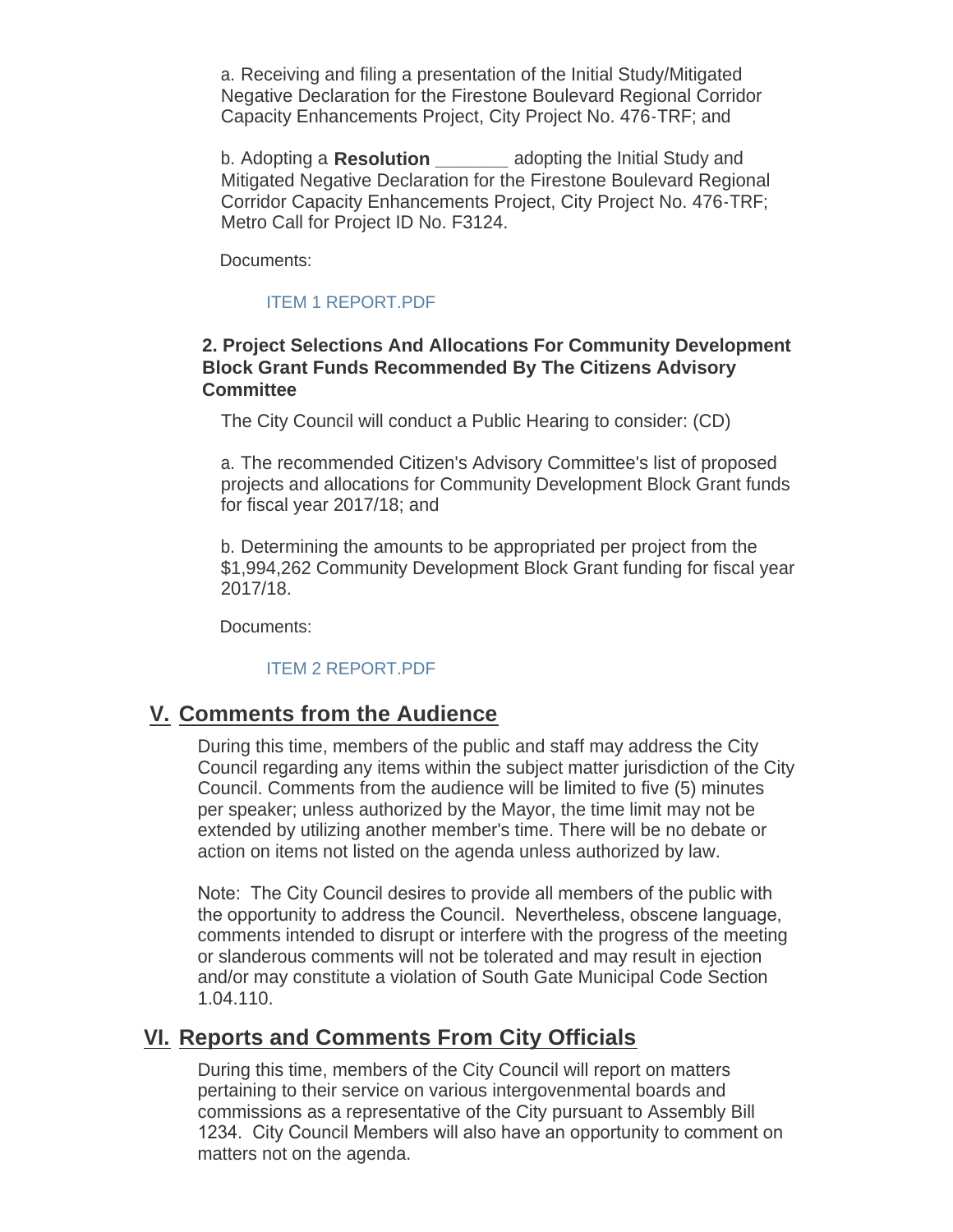Following the City Council Members, reports and comments will be heard by the City Clerk, City Treasurer, City Manager and Department Heads.

### **Consent Calendar Items VII.**

Agenda Items **3, 4, 5, 6, and 7** are consent Calendar Items. All items including Ordinances, Resolutions and Contracts, may be approved by adoption of the Consent Calendar, individually and collectively by one (1) motion. There will be no separate discussion of these items unless Members of the City Council, the public, or staff request that specific items be removed from the Consent Calendar for separate discussion and action.

Any Motion to introduce or adopt an Ordinance on the Consent Calendar shall be: (1) a motion to waive the reading of the Ordinance and introduce the Ordinance or (2) a motion to waive the reading of the Ordinance and adopt the Ordinance, as appropriate.

#### **3. Resolution Approving A Five-Year General Services Agreement With The County For Various General Services**

The City Council will consider: (ADMIN SERVICES)

a. Adopting a **Resolution** approving a five-year General Services Agreement with the County of Los Angeles for various general services through June 30, 2022; and

b. Authorizing the Mayor to execute the Agreement in a from acceptable to the City Attorney.

Documents:

#### [ITEM 3 REPORT.PDF](http://cityofsouthgate.org/AgendaCenter/ViewFile/Item/3851?fileID=9473)

#### **4. Subrecipient Agreement With The Gateway Water Management Authority For Grant Funds To Install 500 Advanced Water Meters**

The City Council will consider: (PW)

a. Approving Subrecipient Agreement **(Contract \_\_\_\_\_\_\_\_)** with the Gateway Water Management Authority to receive \$67,809 in grant funds for the implementation of the 2015 Proposition 84 Integrated Regional Water Management Grant, to install 500 advanced water meters in the City;

b. Approving adding the Advanced Meter Replacement, Phase II, City Project No. 573-WTR, to fully fund the Capital Improvement Program:

c. Appropriating \$67,809 in Proposition 84 Grant Funds and \$432,191 in Water Funds to fund the Advanced Meter Replacement, Phase II, City Project No. 573-WTR; and

d. Authorizing the Mayor to execute the Subrecipient Agreement in a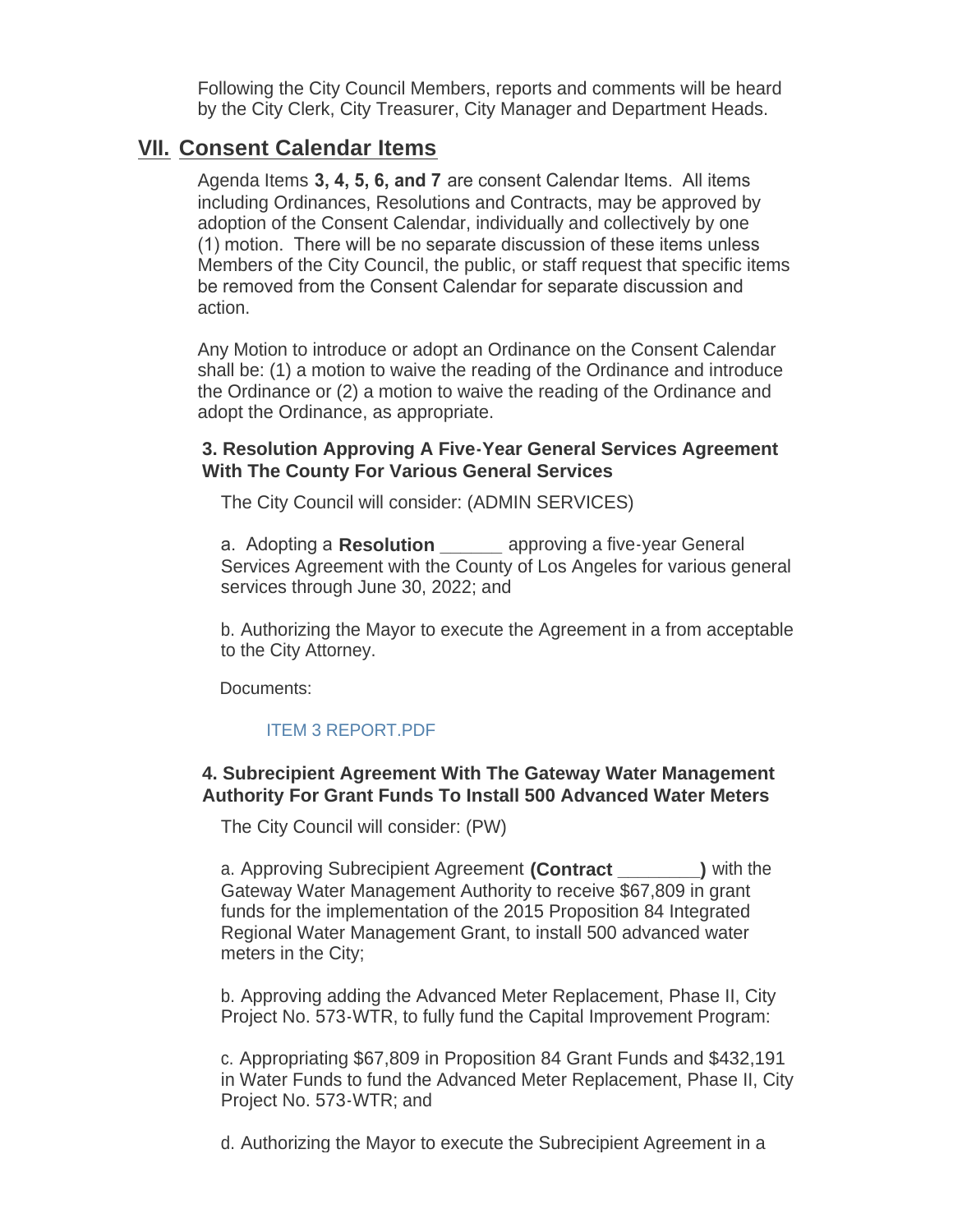d. Authorizing the Mayor to execute the Subrecipient Agreement in a form acceptable to the City Attorney.

Documents:

#### [ITEM 4 REPORT.PDF](http://cityofsouthgate.org/AgendaCenter/ViewFile/Item/3844?fileID=9469)

#### **5. License Agreement With Skyriver Communications, Inc., To Install Telecommunication Facilities On The Salt Lake Water Tower**

The City Council will consider: (PW)

a. Approving a License Agreement **(Contract \_\_\_\_\_\_)** with Skyriver Communications, Inc., to install, maintain and operate telecommunication facilities on the Salt Lake Water Tower located at real property 9595 Salt Lake Avenue, South Gate which will generate revenue for the City in the amount of \$42,000 annually;

b. Directing the Director of Administrative Services to deposit the revenue from the License Agreement in the General Fund: and

c. Authorizing the Mayor to execute the License Agreement in a form acceptable to the City Attorney.

Documents:

#### [ITEM 5 REPORT.PDF](http://cityofsouthgate.org/AgendaCenter/ViewFile/Item/3845?fileID=9475)

#### **6. Letter Of Concern Regarding Senate Bill 35 (Wiener) Pertaining To Affordable Housing**

The City Council will consider authorizing the Mayor to execute a letter of concern regarding Senate Bill 35 (Wiener) Planning and Zoning: Affordable Housing: Streamlined Approval Process. (CD)

Documents:

#### [ITEM 6 REPORT.PDF](http://cityofsouthgate.org/AgendaCenter/ViewFile/Item/3846?fileID=9467)

#### **7. Letter Opposing LAUSD's Proposed Plan To Add A Charter School At South Gate Middle School**

The City Council will consider authorizing the Mayor to execute a letter of opposition to the Los Angeles Unified School District regarding a proposed plan to add a charter school at South Gate Middle School. (ADMIN)

Documents:

#### [ITEM 7 REPORT.PDF](http://cityofsouthgate.org/AgendaCenter/ViewFile/Item/3847?fileID=9468)

## **Reports, Recommendations and Requests VIII.**

#### **8. Senate Bill 415 (Hueso) Pertaining To Voter Participation**

The City Council will consider deciding on the implementation of SB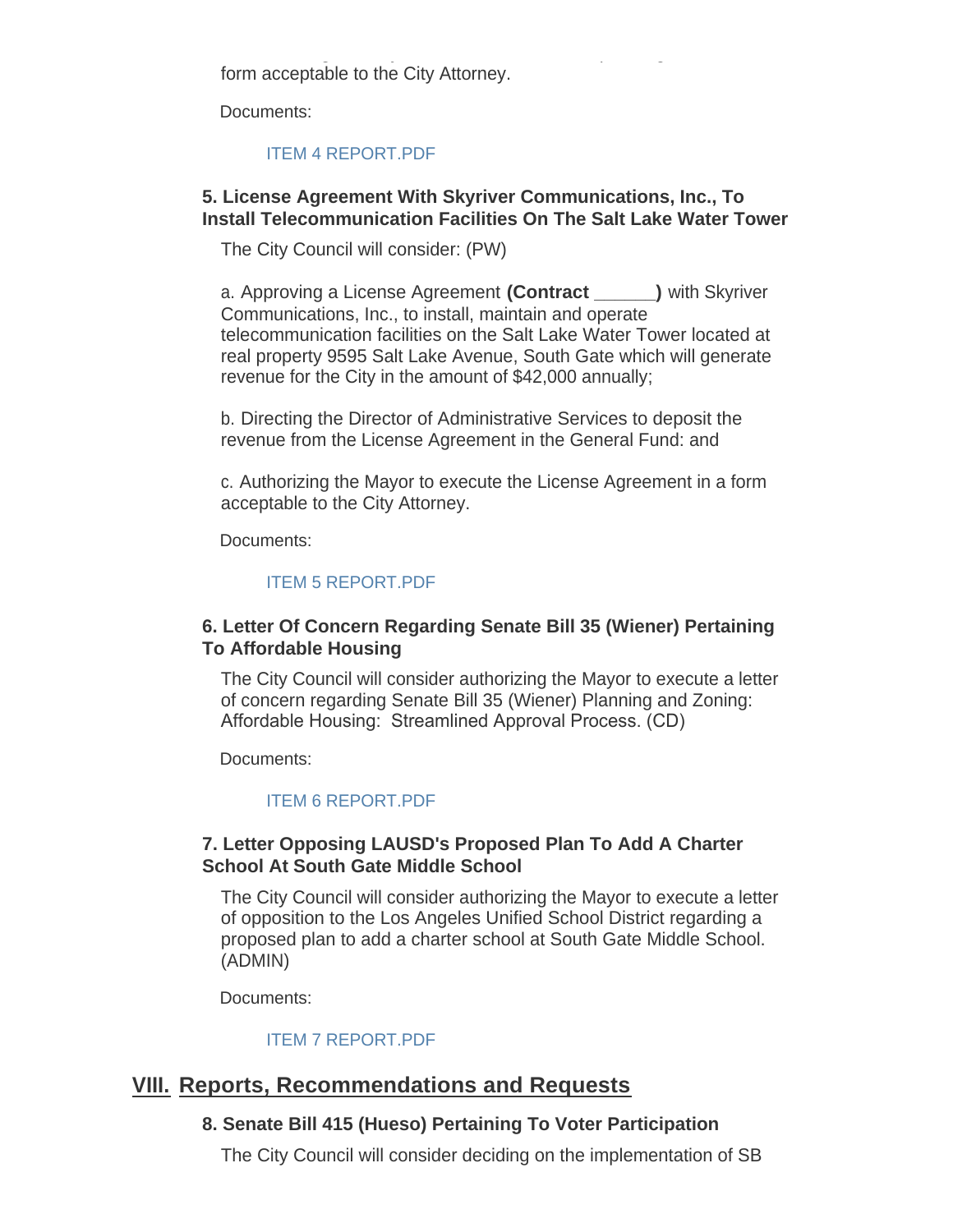The City Council will consider deciding on the implementation of  $\mathcal{L}_\mathcal{S}$ 415 pertaining to voter participation with either option listed below: (CLERKS)

**Option 1:** Consolidation: Allow for the implementation of SB 415 Statewide Election Cycle

Consolidation which will take effect on January 1, 2018 and requires the adoption of an ordinance for election date change with notification to all voters; **OR**

**Option 2:** Stand- Alone: Continue with the current Stand-Alone Election which will require an ordinance for an extension of 4 years until 2022.

Documents:

#### [ITEM 8 REPORT.PDF](http://cityofsouthgate.org/AgendaCenter/ViewFile/Item/3848?fileID=9470)

#### **9. Approve Amendment No. 2 To Contract No. 2865, Employment Agreement With Michael Flad As City Manager**

The City Council will consider: (ADMIN SERVICES)

a. Approving Amendment No. 2 to Contract No. 2865, Employment Agreement with Michael Flad as City Manager for a term through and including June 30, 2021; and

b. Authorizing the Mayor to execute Amendment No. 2 in a form acceptable to the City Attorney.

Documents:

#### [ITEM 9 REPORT.PDF](http://cityofsouthgate.org/AgendaCenter/ViewFile/Item/3852?fileID=9474)

#### **10. Warrants**

The City Council will consider approving the Warrants for March 14, 2017. (ADMIN SERVICES)

Total of Checks: \$2,247,963.27 Voids \$ (44.94) Total of Payroll Deductions: \$ (300,179.38) Grand Total: \$1,947,738.95

Documents:

#### [ITEM 10 REPORT.PDF](http://cityofsouthgate.org/AgendaCenter/ViewFile/Item/3849?fileID=9471)

### **IX. Adjournment**

I, Carmen Avalos, City Clerk, certify that a true and correct copy of the foregoing Meeting Agenda was posted March 8, 2017 at 4:30 p.m., as required by law.